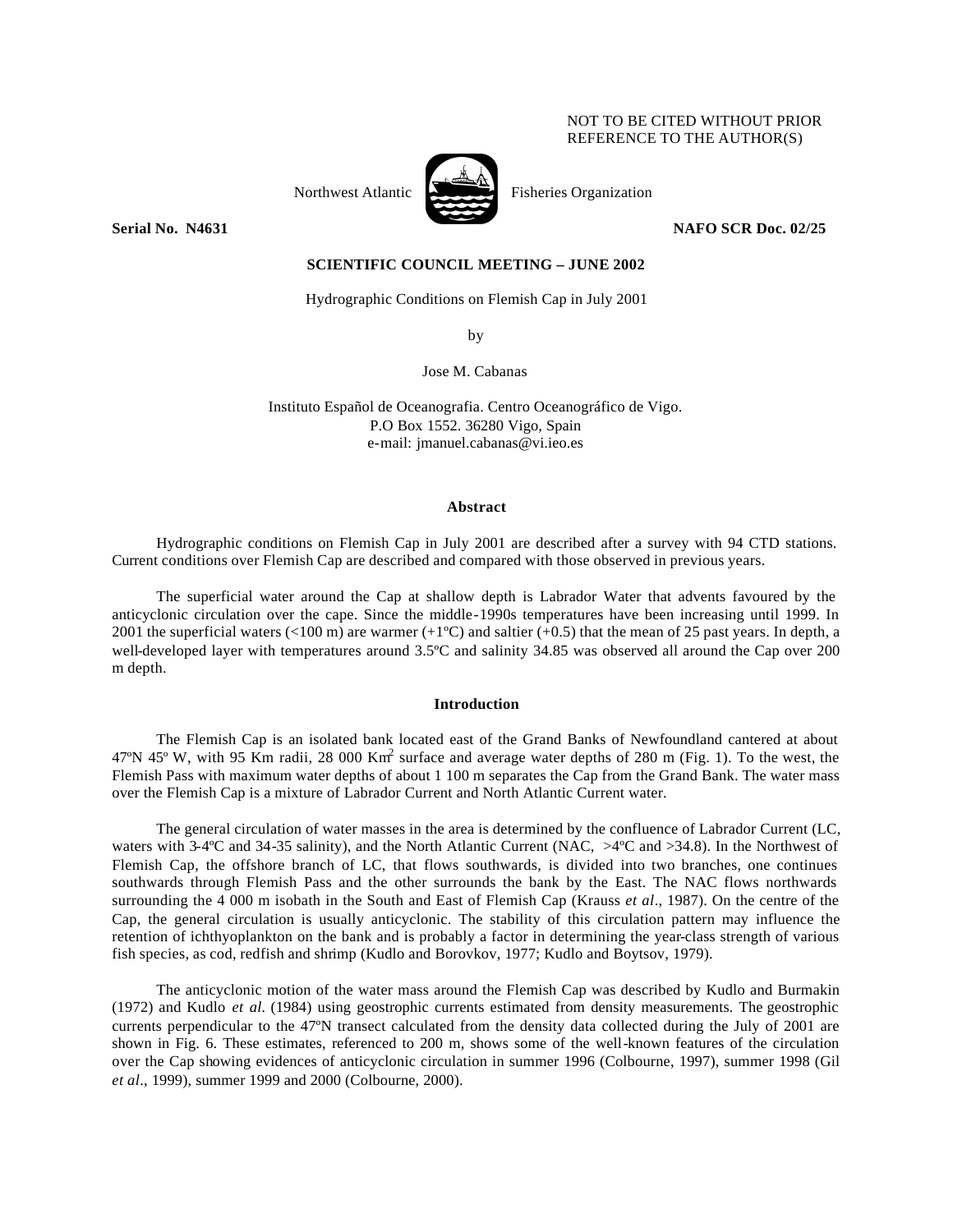Time series of temperature anomalies on Flemish Cap at standard depths (0, 20, 50, 100 m) shows three ma in cold periods: the 1970s, the late-1980s and early-1990s. Temperatures have been warming since 1995 in the top 100 m to above normal conditions. At 100 m depth temperature was about 1ºC under normal in the early-1990s; temperature increased until about 1ºC above normal from 1995 in 1999 (Drinkwater *el al*., 2000). In summer 2001, surface temperature decreased with respect to those of 1999 reaching values near normal

In the upper 100 m layer, thermohaline properties on the centre of the Cap are mainly derived from Labrador Current waters modified by the gyre retention and the atmospheric influence (Akenhead, 1986). In deeper waters, where temperature generally ranges from 3'5 to 4°C, there is a mixture between the cold and relatively low salinity of Labrador Current waters and the warmer high salinity of North Atlantic waters. Other recent surveys with wider spatial coverage show that temperatures higher than 4ºC were frequent under 100 m depth in the summer of 1998 and 1999 (Garabana *et al.*, 2000) giving more weight to the influence of North Atlantic waters in the warming of the Flemish Cap deep waters in the last years.

This paper shows the hydrographic conditions on Flemish Cap in July 2001 compared with those observed in summer 1999 and 2000.

#### **Materials and Methods**

In July 2001 a stratified random bottom-trawl survey was carried out on Flemish Cap on board of R/V Cornide de Saavedra. The survey was performed from July  $3^{rd}$  to July  $20^{th}$  following the same method that has been used since 1988 (Vázquez, 2000). A total of 120 CTD station was established to cover all the survey area (Fig. 1).

The CTD probe used was a Sea Bird, SBE 19, provided with pressure, temperature and conductivity sensors. It was dropped at a speed of 1m/s and it was configured to acquire two samples per second, down to a maximum depth of 410 m. Its calibration parameters had been checked before the cruise and data were processed according to standard techniques (Unesco, 1991).

### **Results**

Temperature and salinity distribution charts at different depths: 10, 50, 100 and 200 m (Fig. 2, 3); vertical temperature and salinity distribution along two transects; one in N-S direction near the 45º W meridian and the other in W-E direction near the 47º N parallel (Fig. 4); TS diagram (Fig. 5) and Dynamic Height relative to 100 and 200 m depth (Fig. 6) where built.

Horizontal temperature distribution at different depths (Fig. 2) show that near the surface (10 m) temperature reaches 12ºC in the central part of the bank and decreases northwards with values below 9ºC. At 50 m, temperature ranges between 3ºC and 6 ºC. At 100 m depth, temperature ranges from 3ºC in the North to 5.5ºC in the Southwest. At 200 m depth, with the same pattern as 100 m, temperature ranges between 3.4ºC and 4.6ºC. In the 200 m upper layer, warmer values are found in the central and South-western region of the bank, and colder ones appear in the Northeast.

 Horizontal salinity distribution (Fig. 3) at 10 m depth that salinity ranges between 33.7 in the West and 34.2 at the Southeast; at 50 m depth it ranges between 34.1 and 34.6 with lower values in the centre; at 100 m ranges between 34.2 in the centre of the Cap and 34.7 in the rest; at 200 m salinity as 34.6-34.9. In general, it was observed that at surface, fresher water (33.7) comes from the Northeast and salinity increases with depth reaching 34.85 at 200 m.

Vertical distribution of temperature and salinity (Fig. 4), show in the S-N transect a strong gradient in the upper 30 m and that decreases towards deeper waters getting 3.5ºC at about 70m depth where a cold water tongue of 60 m thickness that was detected; below the tongue the temperature increase to 4ºC. Salinity increases progressively from 33.90 in surface to about 34.85 at the bottom. In the W-E transect a similar pattern was observed and the tongue of cold water (t<3.5ºC) are on the eastern part of the bank. Surface water is saltier in the eastern part and in depth salinity increase gradually until 34.8 near the bottom in a similar way as that observed in the other transect.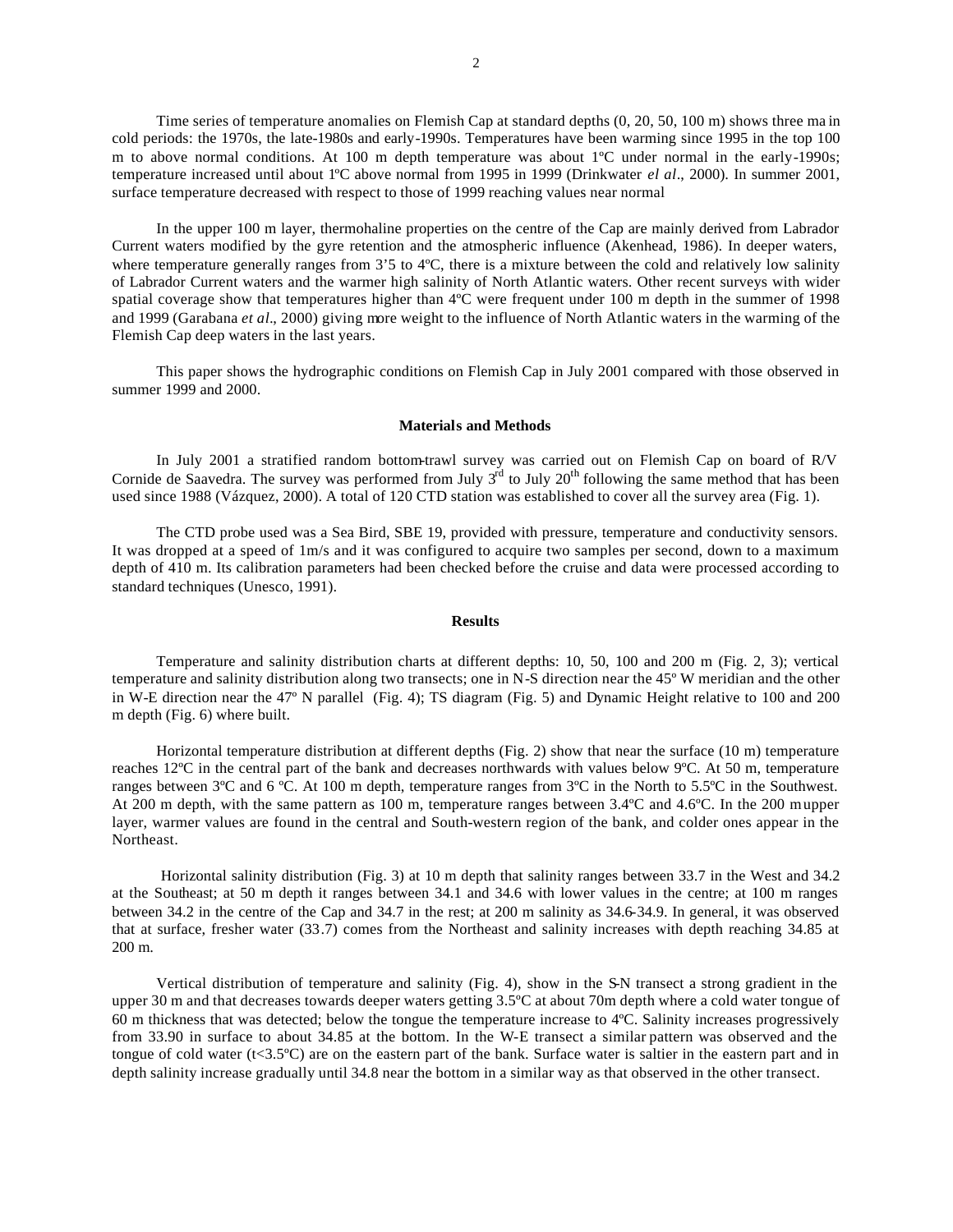Figure 5 shows the TS properties for waters over the Flemish in 2001. The typical Labrador Water with less than 4ºC and about to 34.85 are dominant in waters deeper than 100 m where also North Atlantic Water (t>4ºC) was detected.

The Dynamic Height in surface respect to 100 and 200 m level, Fig. 6, show high values in the western part of the cap and low values in the eastern part and the boundaries; these induces an anticyclonic circulation over the cap centered in the western part with currents of 3.5 cm/s at 10 m and 1.3 cm/s at 50 m.

Respect to historical data over the north slope of the Flemish Cap, the July 2001 temperature had little negative anomaly (-0.18ºC) and positive (0.32) in salinity. Respect to previous years, Table 1, temperature at the surface was slightly coldest; between 25 and 100 m are warmest due to the intrusion of cold water was less intense this year, and from 100 to 400 m are coldest that the year 2000. Respect to salinity, in year 2001 the upper 100 m are most salty and below are quite similar.

## **Discussion**

The anomalies annual in the thermohaline properties in 2001 respect to historical mean are small and lesser than previous years.

The fresh and cold water from the Labrador Current that flowing at intermediate depth from the North, heated in surface by the atmosphere, is the main responsible of the thermohaline properties of upper Flemish Cap waters. Below 150 m the temperature and the salinity increase by mixture with the nearby North Atlantic water, warmer and saltier, that flows northwards surrounding Flemish Cap.

As previous years, in summer 2001 the cap effect (Akenhead, 1986) is observed in the centre of anticyclonic gyre where the surface water is warmer and fresher. Between 70 and 120 m depth temperature gets the lowest values coinciding with the incoming Labrador Current (typical LW is colder than 4ºC). From 120 m to the bottom, all around the Cap, the temperatures increase to 4ºC due to a mixture between Labrador and North Atlantic water.

#### **Acknowledgements**

This paper was supported by the European Commission (DG XIV, Study 00-028) and IEO.

## **References**

- Akenhead, S.A. 1986. Water retention over Flemish Cap. The role of freshwater outflow in coastal marine ecosystems. S. Skreslet (ed). *NATO ASI Series,* Vol. G7, p. 283-293.
- Colbourne, E. MS 1997. Oceanographic conditions on the Flemish Cap during the summer of 1997, with comparisons to the previous year and the 1961-1990 average. *NAFO SCR Doc.*97/84. Serial Nº N2930, 15 pp
- Colbourne, E. 2000. Oceanographic conditions on the Flemish Cap during the summer 2000, with comparisons to the previous year and the 1961-1990 Average. *NAFO SCR Doc*. 00/73, Ser. No. N4330 19p.
- Colbourne, E. 2001. Oceanographic conditions on the Flemish Cap during the Spring 2001. *NAFO SCR Doc*. 01/82, 14p
- Drinkwater, K.F., E. Colbourne and D. Gilbert. 2000. Overview of environmental conditions in the Northwest Atlantic in 1999. *NAFO SCR Doc.* 00/21
- Garabana, D., J. Gil and R. Sanchez. 2000. Hydrographic conditions on Flemish Cap in July 1999 and comparison with those observed in previous years. *NAFO SCR Doc.* 00/08
- Gil, J.R. Sánchez, R. Gancedo, and V. Valencia. 1999. Physical oceanographic conditions on Flemish Cap in summer 1998. *NAFO SCR Doc.*99/92. Serial Nº N4164, 15 pp.
- JPOTS editorial panel, 1991. Processing of oceanographic station data. UNESCO, 138 pp
- Kudlo, B.P., V.A. Borovkov and N.G. Sapronetskaya. 1984. Water circulation patterns on the Flemish Cap from observations in 1977-82. *NAFO Sci. Counc. Studies*, 7:27-37.
- Kudlo, B.P., and V.V. Burmakin. 1972. Water circulation in the South Labrador and Newfoundland areas in 1970- 71. *ICNAF Redbook* 1972 (iii): 22-33.
- Kudlo, B.P., and V.A. Borovkov. 1977. Hydrological regime of the Labrador Current and reproduction of commercial fishes. *Syezd Sovetsk ikh Okeanologov*, Tezisy Dokladov, Moskva vyp. ii:133-134.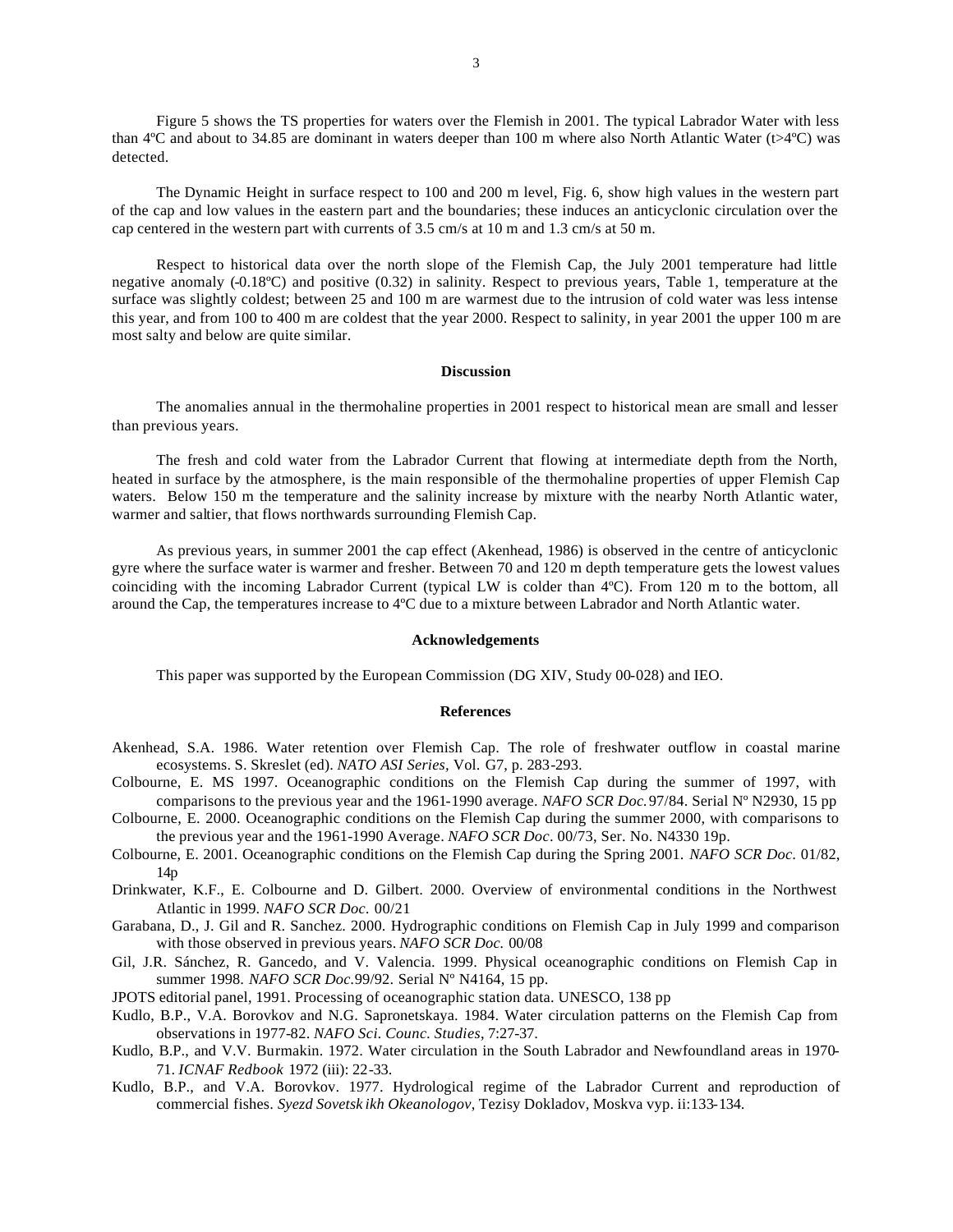Kudlo, B.P., and V. D. Boytsov. 1979. The effect of water dynamics on year-class strength of cod on Flemish Cap. *ICNAF Sel. Papers*, 5: 7-9.

Vázquez, A. 2000. Results from Bottom Trawl Survey of Flemish Cap in July 1999. *NAFO SCR Doc* 00/09

| <b>Depth</b> | 1999                       |                 | 2000  |                 | 2001  |                 |
|--------------|----------------------------|-----------------|-------|-----------------|-------|-----------------|
|              | Temperature $(^{\circ}$ C) |                 |       |                 |       |                 |
|              | mean                       | range           | mean  | range           | mean  | range           |
| 10           | 11.23                      | $9.24 - 12.86$  | 11.89 | $9.04 - 14.81$  | 10.19 | $8.60 - 12.0$   |
| 25           | 8.86                       | $3.83 - 12.33$  | 6.46  | $2.59 - 12.21$  | 8.91  | 5.71-11.07      |
| 50           | 4.64                       | $0.79 - 10.24$  | 3.26  | $0.81 - 5.75$   | 4.31  | $3.03 - 6.56$   |
| 100          | 4.22                       | $1.99 - 6.51$   | 3.20  | $1.37 - 4.62$   | 3.46  | $2.98 - 5.62$   |
| 200          | 4.06                       | $3.30 - 5.11$   | 3.96  | $3.33 - 5.03$   | 3.84  | $3.34 - 4.62$   |
| 300          | 3.90                       | $3.63 - 4.32$   | 4.03  | $3.50 - 4.92$   | 3.85  | $3.66 - 4.41$   |
| 400          | 3.76                       | $3.48 - 4.11$   | 3.85  | $3.55 - 4.03$   | 3.72  | $3.61 - 3.88$   |
|              | <b>Salinity</b>            |                 |       |                 |       |                 |
|              | mean                       | range           | mean  | range           | mean  | range           |
| 10           | 33.41                      | $33.03 - 33.82$ | 33.03 | $32.60 - 33.40$ | 33.92 | $33.65 - 34.25$ |
| 25           | 33.61                      | $33.06 - 34.53$ | 33.50 | $32.91 - 34.08$ | 34.09 | $33.79 - 35.05$ |
| 50           | 34.04                      | $33.14 - 34.38$ | 33.86 | $33.50 - 34.27$ | 34.30 | $34.12 - 34.66$ |
| <b>100</b>   | 34.39                      | $34.04 - 34.64$ | 34.27 | $33.93 - 34.58$ | 34.37 | $34.20 - 34.69$ |
| 200          | 34.70                      | $34.59 - 34.87$ | 34.69 | $34.52 - 34.80$ | 34.73 | $34.60 - 34.86$ |
| 300          | 34.80                      | 34.69 - 34.87   | 34.83 | $34.76 - 34.91$ | 34.83 | $34.70 - 34.90$ |
| 400          | 34.82                      | 34.78 - 34.86   | 34.84 | $34.82 - 34.86$ | 34.85 | 34.84 - 34.87   |

Table 1 – Water temperature (°C) and salinity in Flemish Cap in 1999, 2000 and 2001.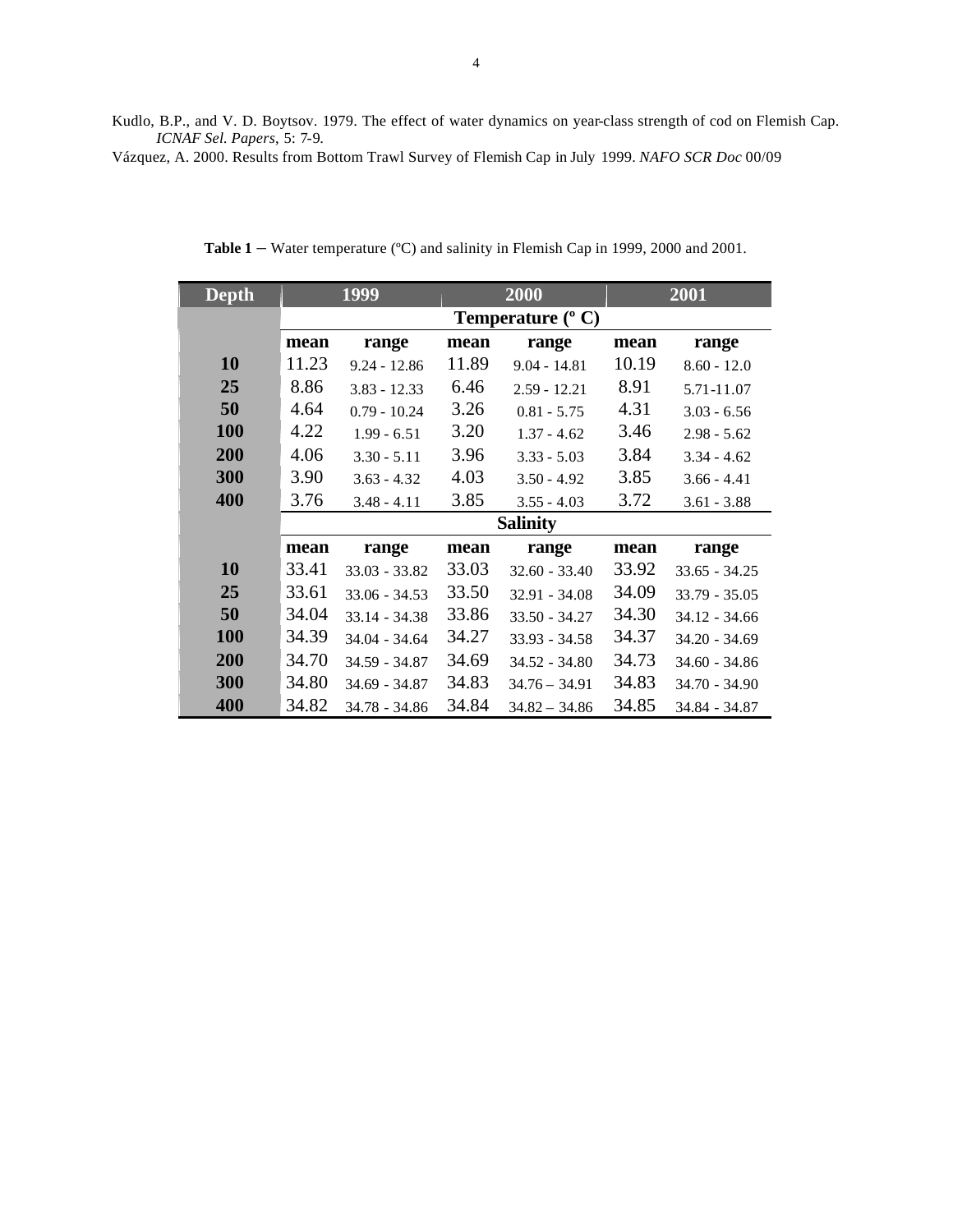

**Figure 1** – Location of CTD stations.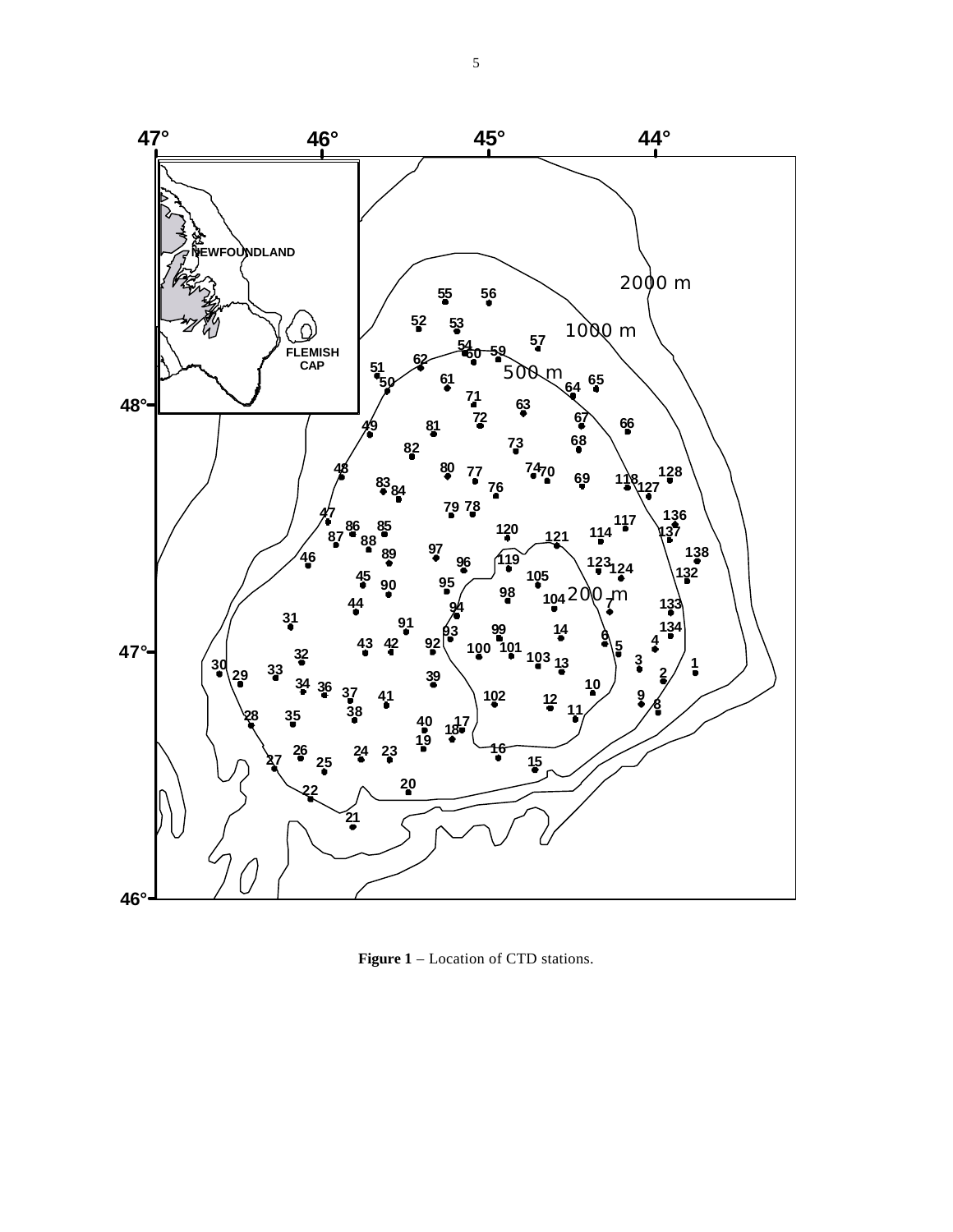

**Figure 2** – Distribution of Temperature at several depth.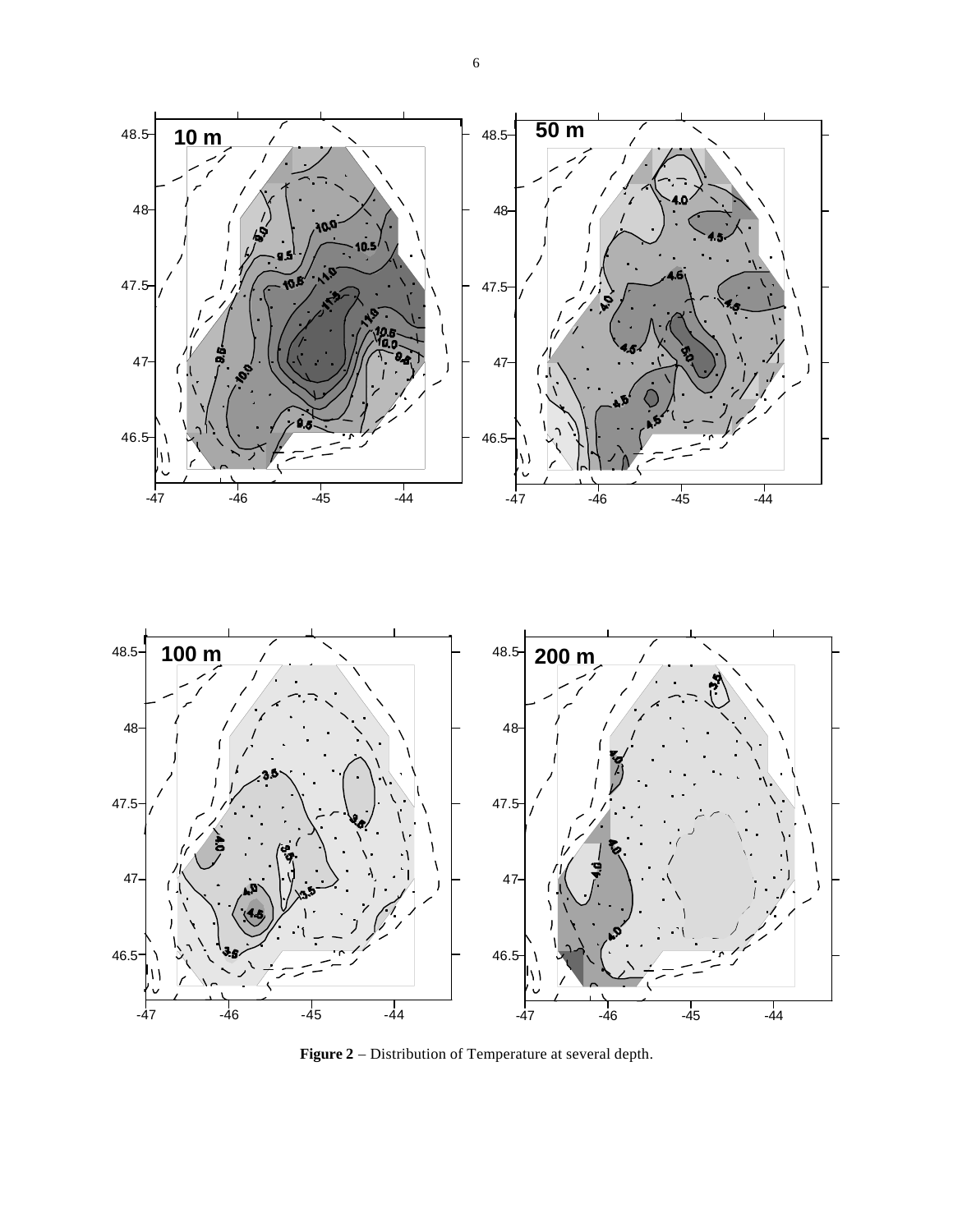



**Figure 3** – Distribution of Salinity at several depths.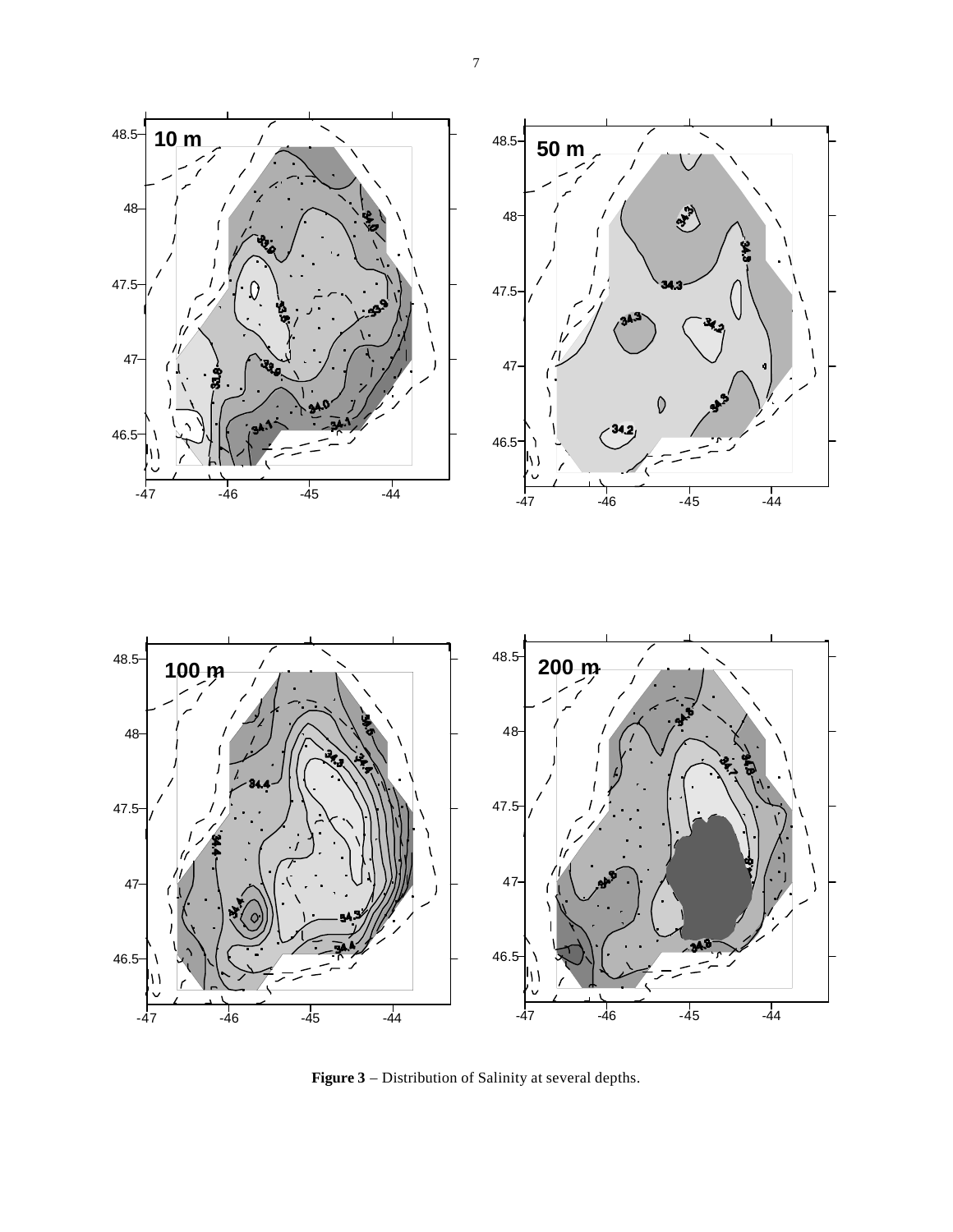

**Figure 4** – Distribution of Temperature and salinity in transects.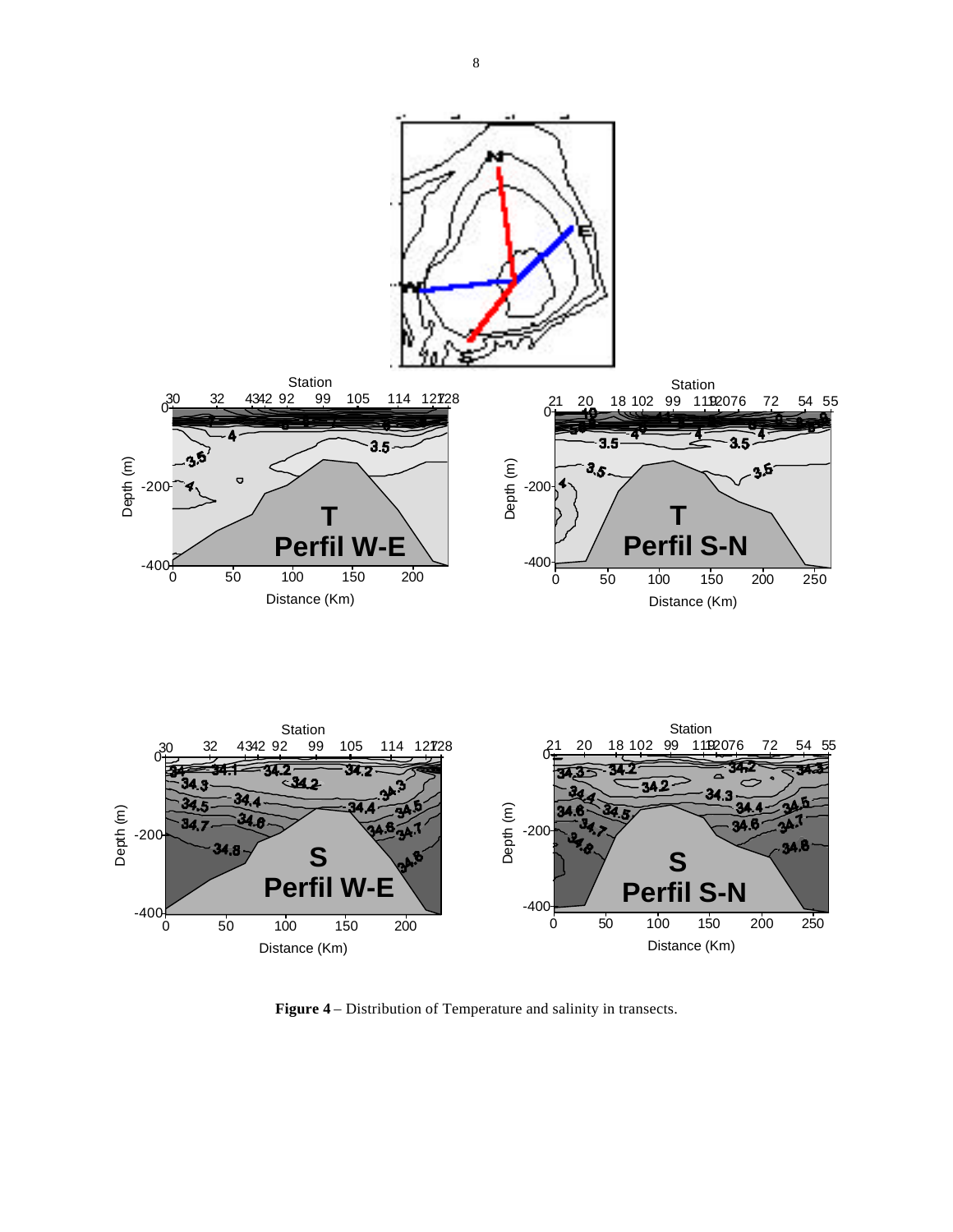

**Figure 5** – TS diagram for all stations and depths (A); 0-200 m (B), 200-400 m depth (C)**.**